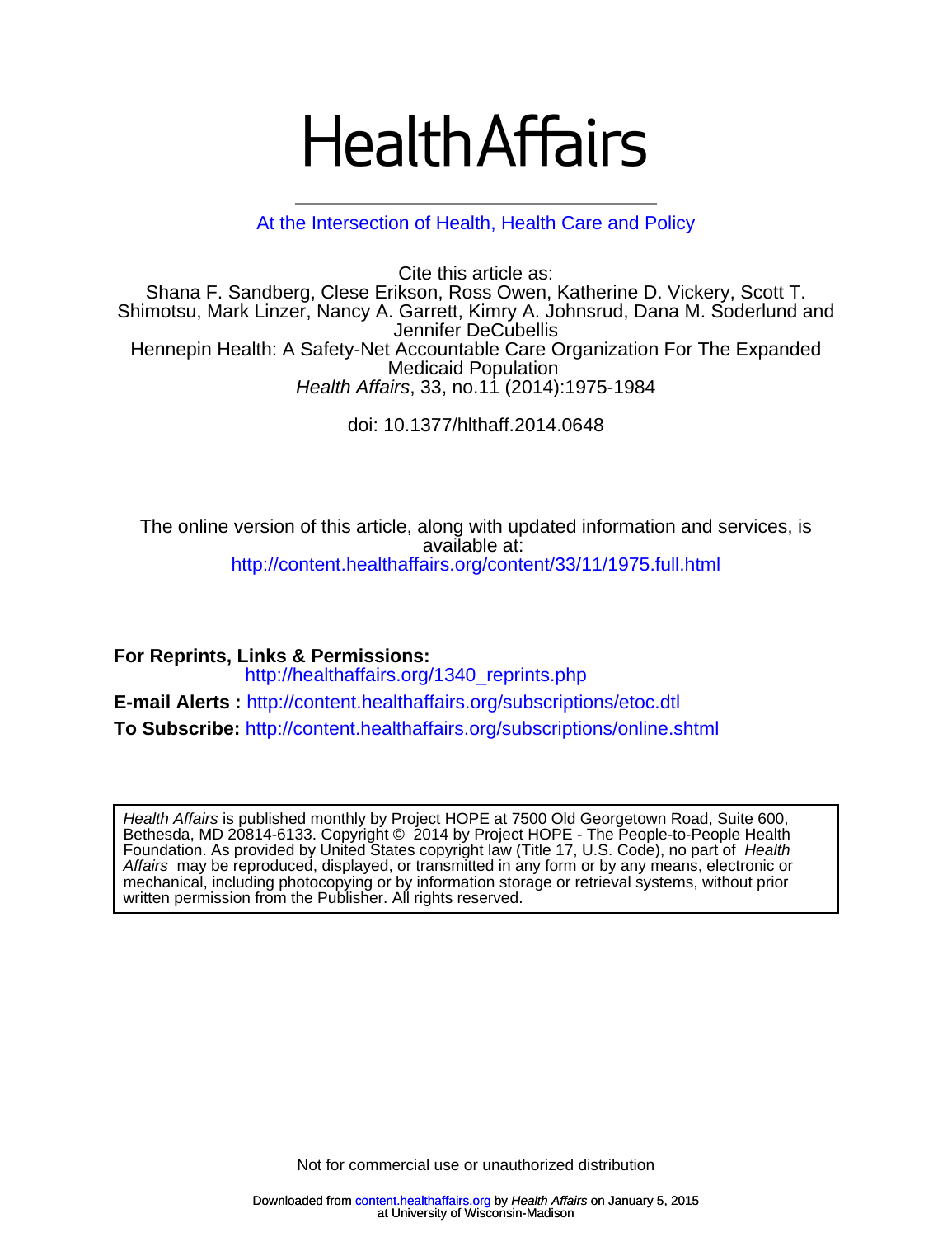By Shana F. Sandberg, Clese Erikson, Ross Owen, Katherine D. Vickery, Scott T. Shimotsu, Mark Linzer, Nancy A. Garrett, Kimry A. Johnsrud, Dana M. Soderlund, and Jennifer DeCubellis

# Hennepin Health: A Safety-Net Accountable Care Organization For The Expanded Medicaid Population

ABSTRACT Health care payment and delivery models that challenge providers to be accountable for outcomes have fueled interest in community-level partnerships that address the behavioral, social, and economic determinants of health. We describe how Hennepin Health—a county-based safety-net accountable care organization in Minnesota—has forged such a partnership to redesign the health care workforce and improve the coordination of the physical, behavioral, social, and economic dimensions of care for an expanded community of Medicaid beneficiaries. Early outcomes suggest that the program has had an impact in shifting care from hospitals to outpatient settings. For example, emergency department visits decreased 9.1 percent between 2012 and 2013, while outpatient visits increased 3.3 percent. An increasing percentage of patients have received diabetes, vascular, and asthma care at optimal levels. At the same time, Hennepin Health has realized savings and reinvested them in future improvements. Hennepin Health offers lessons for counties, states, and public hospitals grappling with the problem of how to make the best use of public funds in serving expanded Medicaid populations and other communities with high needs.

The US health care system is in the midst of major transformation spurred by the Affordable Care Act (ACA). New models of payment and care delivery are being tested for their potential to achieve the Triple Aim of midst of major transformation spurred by the Affordable Care Act (ACA). New models of payment and care delivery are being tested improving population health and the patient experience of care and reducing per capita cost.<sup>1</sup>

Simultaneously, there has been a growing recognition among state and local governments that improving population health requires tailoring care models to the needs of local communities and incorporating health considerations into decision making across social sectors and policy areas that have not previously collaborated.<sup>2</sup> Alternative delivery models and payment methods—such as accountable care organizations (ACOs) and bundled payment—challenge providers to be accountable for health outcomes.

As a result, participating providers have shown a new interest in partnering with community organizations to better address social and economic factors that can adversely affect patients' health.

To illustrate how a collaborative effort to address social determinants of health can work in practice, this case study presents an in-depth examination of Hennepin Health, a countybased safety-net ACO in Minneapolis, Minnesota, and surrounding suburban communities. Although it is a Medicaid demonstration project, Hennepin Health is not limited to a demonstration period and has no set end date. It was created in 2011 through a partnership involving four organizations: the Hennepin County Human Services and Public Health Department; Hennepin County Medical Center, a Level I trauma center and medium-size public hospital and safetyDOI: 10.1377/hlthaff.2014.0648 HEALTH AFFAIRS 33, NO. 11 (2014): 1975–<sup>1984</sup> ©2014 Project HOPE— The People-to-People Health Foundation, Inc.

#### Shana F. Sandberg

(ssandberg@aamc.org) is a research specialist in the Center for Workforce Studies, Association of American Medical Colleges (AAMC), in Washington, D.C.

Clese Erikson is senior director of the AAMC Center for Workforce Studies.

Ross Owen is deputy director of Hennepin Health, in Minneapolis, Minnesota.

#### Katherine D. Vickery is a

clinician investigator in the Division of General Internal Medicine and Department of Family Medicine, Hennepin County Medical Center, in Minneapolis.

Scott T. Shimotsu is a senior health care analyst in the Analytics Center of Excellence, Hennepin County Medical Center.

Mark Linzer is director of the Division of General Internal Medicine, Hennepin County Medical Center.

Nancy A. Garrett is chief analytics officer at Hennepin County Medical Center.

Kimry A. Johnsrud is chief operations officer at NorthPoint Health and Wellness Center, in Minneapolis.

Dana M. Soderlund is a senior data analyst in the Analytics Center of Excellence, Hennepin County Medical Center.

Jennifer DeCubellis is assistant county administrator for health in Hennepin County, in Minneapolis.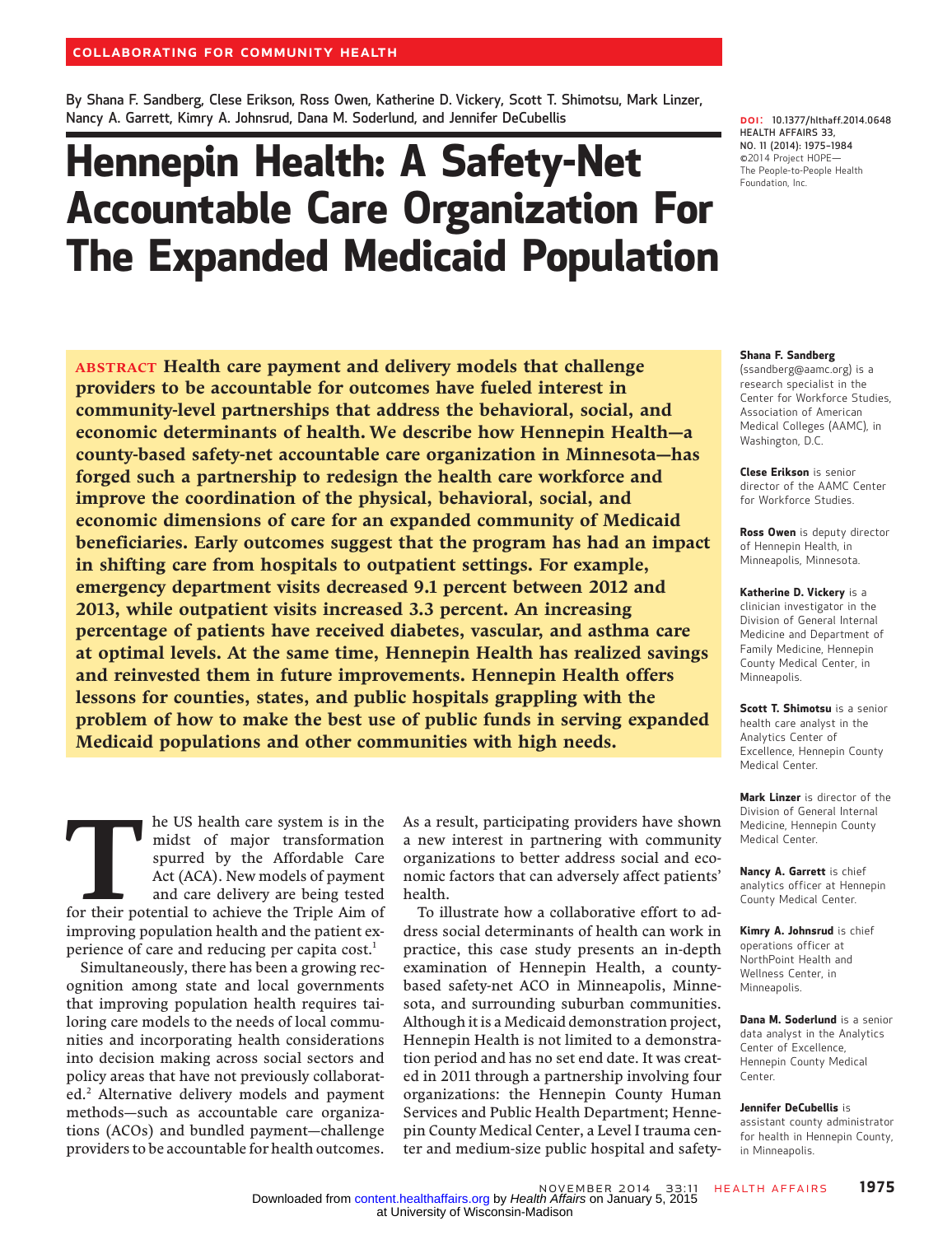net medical system; NorthPoint Health and Wellness Center, a federally qualified health center; and Metropolitan Health Plan, a nonprofit, county-run, state-certified health maintenance organization that serves Medicare and Medicaid enrollees. Hennepin Health began enrolling patients in January 2012. Together, the four organizations have built a workforce to deliver high-quality care that is based on the integrated delivery of medical, behavioral, and social services for an expanded population of Medicaid beneficiaries.

By explicitly bringing health care and social services together, Hennepin Health has been able to target many of the social determinants that drive poor health. Hennepin Health's goal is to increase the use of preventive care and reduce preventable hospital admissions and emergency department (ED) visits in the high-risk population it serves. Preliminary results suggest that the program has had an impact in shifting care from the hospital to the outpatient setting, and in improving the quality of care for patients with chronic conditions.

Previous research has suggested that local community health teams providing integrated services might reduce high-cost utilization and improve the quality of care for Medicaid beneficiaries.3 However, detailed information about the composition of these teams and their scope of services has been lacking. The case of Hennepin Health demonstrates how principles that have repeatedly been espoused by policy makers can be applied in the current era of delivery system and payment reform.

This case study is particularly relevant for several reasons. First, it is the first in-depth study of a collaboration that included a public health and human services department, interdisciplinary providers, and a health plan to address multiple dimensions of need in a safety-net population. This article describes how these diverse partners have successfully adapted their health care workforce to address public health and community development needs beyond those traditionally encompassed in the term health care.<sup>4,5</sup>

Second, the participation of all of Hennepin Health's partners in a full financial risk-sharing agreement puts the collaboration at the forefront of a growing movement to take advantage of health reform initiatives to improve state-run Medicaid programs.<sup>6</sup> The sharing of capitated funds across the partners enables an innovative use of the health care workforce and makes Hennepin Health a model for other localities that are grappling with the problem of how to provide high-quality care to expanded Medicaid populations and other medically underserved groups.

The success of Hennepin Health has been sup-

ported by the favorable climate for health reform in the state of Minnesota.<sup>7,8</sup> However, the lessons learned from the collaboration offer insights that are relevant to others working toward the same population health goals.

# Structuring A Community Approach To Health

The Minnesota state government and other major stakeholders in the state have a long history of health care collaboration and reform. Numerous coalitions involving both providers and payers have emerged in recent decades to address issues such as the quality of care, market transparency, and the use of data to improve health outcomes.<sup>9</sup> The provider market is dominated by relatively large integrated delivery systems.

Hennepin Health was created in 2011 in response to two specific policy changes. First, Minnesota passed legislation granting two counties the authority to develop and implement innovative health care delivery systems.<sup>10</sup> Second, Minnesota chose to voluntarily expand Medicaid benefits under the ACA to approximately 84,000 childless adults whose incomes were below 75 percent of the federal poverty level. $<sup>11</sup>$ </sup>

With the support of county commissioners, four organizations formed a county-based ACO specifically designed to meet a wide range of needs within the population in Hennepin County that is newly eligible for Medicaid under the expansion.<sup>12</sup> People living in the county who are newly eligible for Medicaid can choose from among four health plans. Metropolitan Health Plan, doing business as Hennepin Health, is one of the options. Hennepin Health is also the default enrollment for people in the county who are newly eligible for Medicaid and who fall within its service area but do not select another health plan listed in material they receive in the mail.

A Four-Way Partnership The four partners were all operated by or were affiliates of the Hennepin County government, but they were accustomed to functioning independently. They created the Hennepin Health ACO by signing a business agreement to share full (that is, twosided) financial risk for newly enrolled Medicaid beneficiaries. The partners were motivated by the fact that working together under global capitation, with all parties at financial risk, would enable a more coordinated, comprehensive care model.

Hennepin County Medical Center and North-Point Health and Wellness Center had previously launched individual initiatives to provide coordinated care to safety-net populations. However, the ACO (including the four-way partnership and

at University of Wisconsin-Madison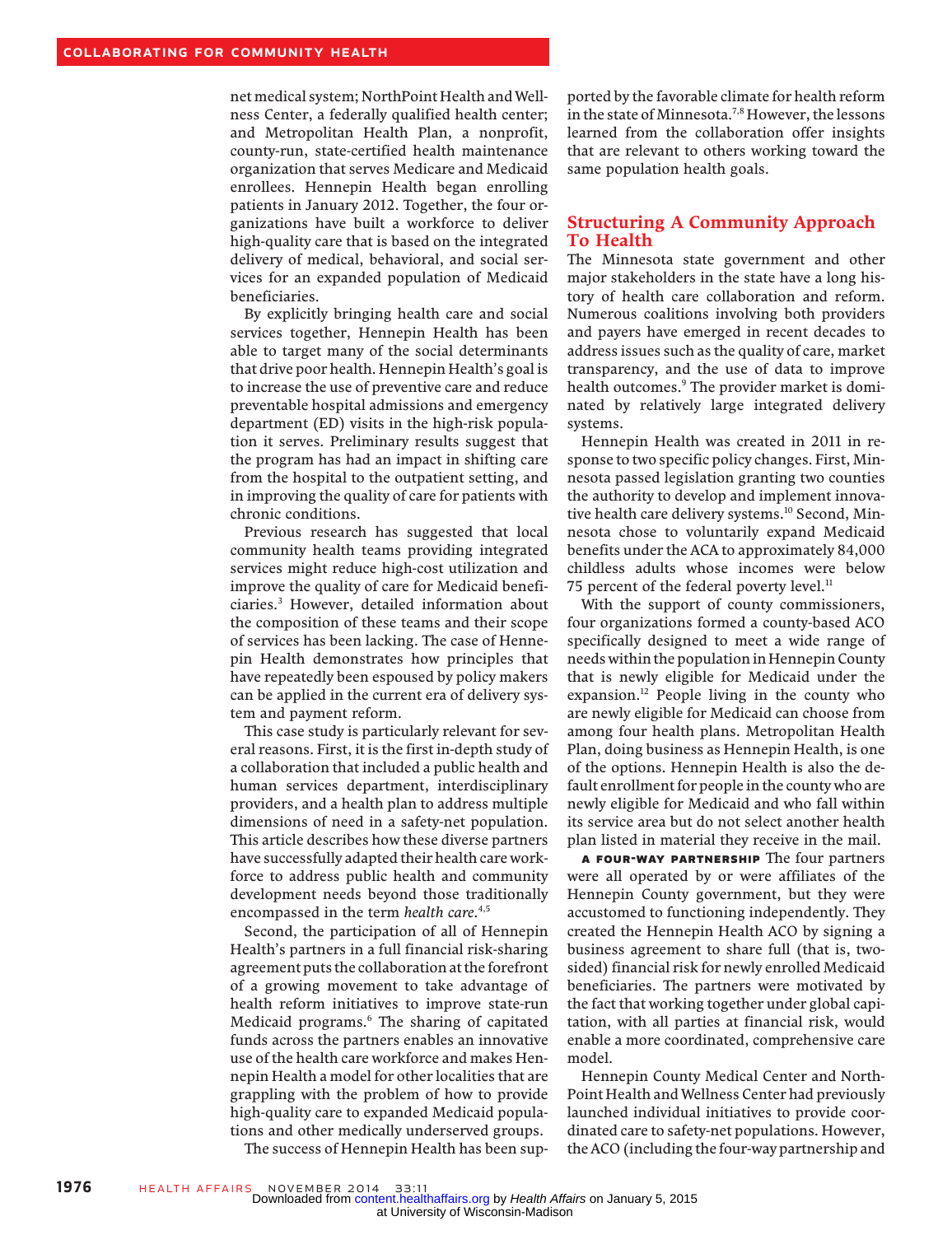# Hennepin Health has been able to target many of the social determinants that drive poor health.

the shared-risk model) was new, and it created an incentive for the partners to further expand services and work together on common goals such as reducing hospital admissions.

THE PAYMENT MODEL As a Medicaid demonstration project that includes a licensed health plan, the Hennepin Health ACO assumes full risk for the Medicaid expansion patients who are enrolled in the plan. Hennepin Health receives a per member per month capitation payment from the state to cover the cost of all Medicaid services for the enrolled population. The medical providers (Hennepin County Medical Center, NorthPoint Health and Wellness Center, and county public health clinics) are reimbursed through fee-for-service payments from Hennepin Health. Hennepin Health contracts with additional affiliated providers to ensure that service needs (including for vision, behavioral health, pharmacy, and primary care) are met in the geographic area of coverage.

Social services provided by the Hennepin County Human Services and Public Health Department are paid for with human service funds from preexisting state and county sources when applicable, supplemented by the health plan's per member per month payments. Monthly social service expenses are tracked with the goal of analyzing whether the savings in medical care are offset by an increase in costs for social services.

There is a strong correlation between social service needs and poor health status. Thus, investments in expanded services (such as chemical dependency treatment, intensive behavioral health care management, and placement in stable housing) are made with the expectation that they will further reduce health care costs. In addition, by coordinating investments made in health and social services, the county anticipates lower total costs for the high-risk target population across funding silos. For example, officials expect reduced expenditures on emergency shelters, detoxification centers, and incarceration.

At the close of each year, all four partners are at

financial risk for any gains or losses relative to the per member per month capitation payments that Hennepin Health has received during the year. Once annual financial accounting is completed and claims and administrative costs have been paid, the remaining funds are reconciled. To date, expenses have been lower than per member per month payments.

A portion of the funds left over at the end of the year is distributed to the individual partners to offset some of the costs of operating the model. The remainder is collectively reinvested in defined projects to further improve the model, which creates the potential for future savings.

There was an initial investment of approximately \$1.6 million to fund expanded staffing and data infrastructure. At the end of subsequent years, Hennepin Health has been able to share funds with each of the partners according to a prearranged gain-sharing formula. The partners can distribute these funds within their organizations at their own discretion.

In addition, Hennepin Health has put the remaining reinvestment funds—totaling approximately \$2.4 million for the first two years combined—into projects designed to achieve strategic goals. It has been able to do this despite absorbing reductions in per member per month revenues each year as a result of statewide Medicaid rate-setting processes.

THE PATIENT POPULATION Hennepin Health was created specifically as a model of care for people newly eligible for Medicaid because of the expansion. Thus, only adults without dependent children are eligible to enroll. As of September 2014 there were 9,054 people enrolled in Hennepin Health—which is approximately 25 percent of all county Medicaid expansion beneficiaries—and new members continue to enroll. Under an option that became available to states under the implementation of the ACA to improve continuity of care, Minnesota grants the target adult population twelve months of eligibility for Medicaid before renewal is required, instead of the six months that is the period of eligibility in many other states.

Hennepin Health members often face considerable physical, behavioral, and social challenges. Seventy percent of the people who enrolled in Hennepin Health in its first eighteen months of operation are members of racial or ethnic minority groups.13 Of the 4,884 Hennepin Health members who sought medical care at least once during this eighteen-month period, 90 percent had a diagnosis of mental illness, and 60 percent had a major psychiatric diagnosis such as major depression, bipolar disorder, or schizophrenia.

In the period  $2012-14$ ,<sup>14</sup> 2,228 Hennepin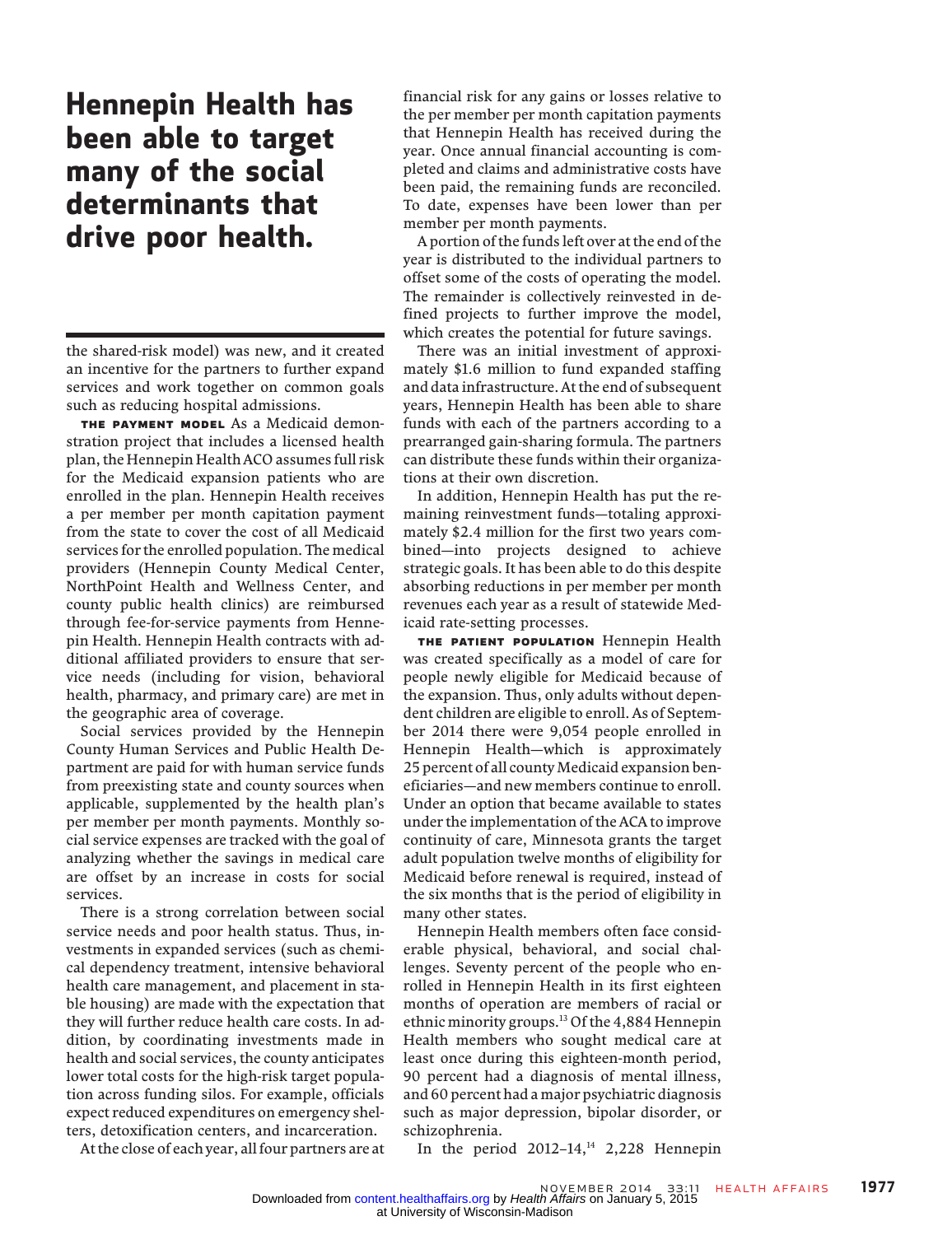Health members were verbally administered a comprehensive lifestyle survey to document enrollees' needs. Sixty-five percent (1,452 members) reported a lack of social support, 43 percent (959) reported housing needs, and 24 percent (535) reported concerns about drug or alcohol use. Other reported problems were related to transportation, food, employment, and the cost of medication.

Innovative Use Of The Workforce To Meet Community Needs To serve this high-need community, Hennepin Health uses an interdisciplinary model designed to meet patients' physical, behavioral, social, and economic needs, recognizing the important role that each set of needs plays in a patient's overall health.

Patients are stratified into risk tiers, allowing Hennepin Health to direct finite care coordination resources and interventions to the members with greatest risk for high costs. Hennepin Health has historically performed risk tiering based on patients' past utilization.Work is under way to adopt a prospective risk scoring model that is designed to place patients into risk categories to determine the amount and type of care coordination resources they need.

## The Care Model

The Hennepin Health care model is anchored by interdisciplinary care coordination teams that are located in primary care clinics. The teams consist of registered nurse care coordinators, clinical social workers, and community health workers (these roles are described in more detail in the "Health Workforce Roles" section).

In addition, Hennepin Health supports the extension of the traditional clinic-based care coordination teams to include nonclinical services that are believed to be important determinants of health. Access to these services, such as housing and vocational support, is prioritized based on an assessment of members' risk for high cost.

The Hennepin Health population as a whole tends to have greater risk of high costs than the overall population served by safety-net providers. However, Hennepin Health stratifies its members into risk categories to tailor the model of care to meet individual patients' needs and prioritize the need for care coordination resources.

LOW-RISK PATIENTS Hennepin Health members are considered to be relatively low risk if they do not have documented physical or behavioral issues and have not been hospitalized in the previous year. Medical care for these patients is delivered at primary care clinics and focuses on health maintenance and disease prevention. Social service needs are assessed and addressed

# Hennepin Health members often face considerable physical, behavioral, and social challenges.

either by social workers located in the clinics or through referrals to partner organizations.

Intermediate-Risk Patients Members at intermediate or rising risk generally require ongoing management of chronic diseases, including behavioral health conditions. They are more likely to have been hospitalized at least once, used the ED multiple times, or both in the previous year, compared to the general population.

In addition to the primary care–based care coordination and preventive care offered to all patients, these patients often receive ongoing disease management and enhanced support from their care coordination team during care transitions. Patients also have access to a dedicated team of social workers in the county's Human Services and Public Health Department, who connect them using case-by-case referral to services to address their socioeconomic needs (such as for housing).

High-Risk Patients The Hennepin Health members identified as high risk are likely to have had multiple hospitalizations during the previous year. They generally have significant comorbid physical and behavioral health conditions in addition to facing significant social challenges.

Because these patients are the highest priority for intervention, care coordination teams reach out to them and assign a primary coordinator from the team to each patient. High-risk patients with multiple behavioral health hospitalizations or a history of inpatient chemical dependency treatment (or multiple detoxification visits) in the previous year are treated by licensed alcohol and drug counselors and other behavioral health specialists.

Care coordinators assist by developing patientspecific plans based on need and connecting patients with primary care and county social services, such as residential treatment facilities and community support groups. In addition, all high-risk patients are eligible for a referral to transfer their care to a unique multidisciplinary care team based at the Hennepin County Medical Center's Coordinated Care Center. The center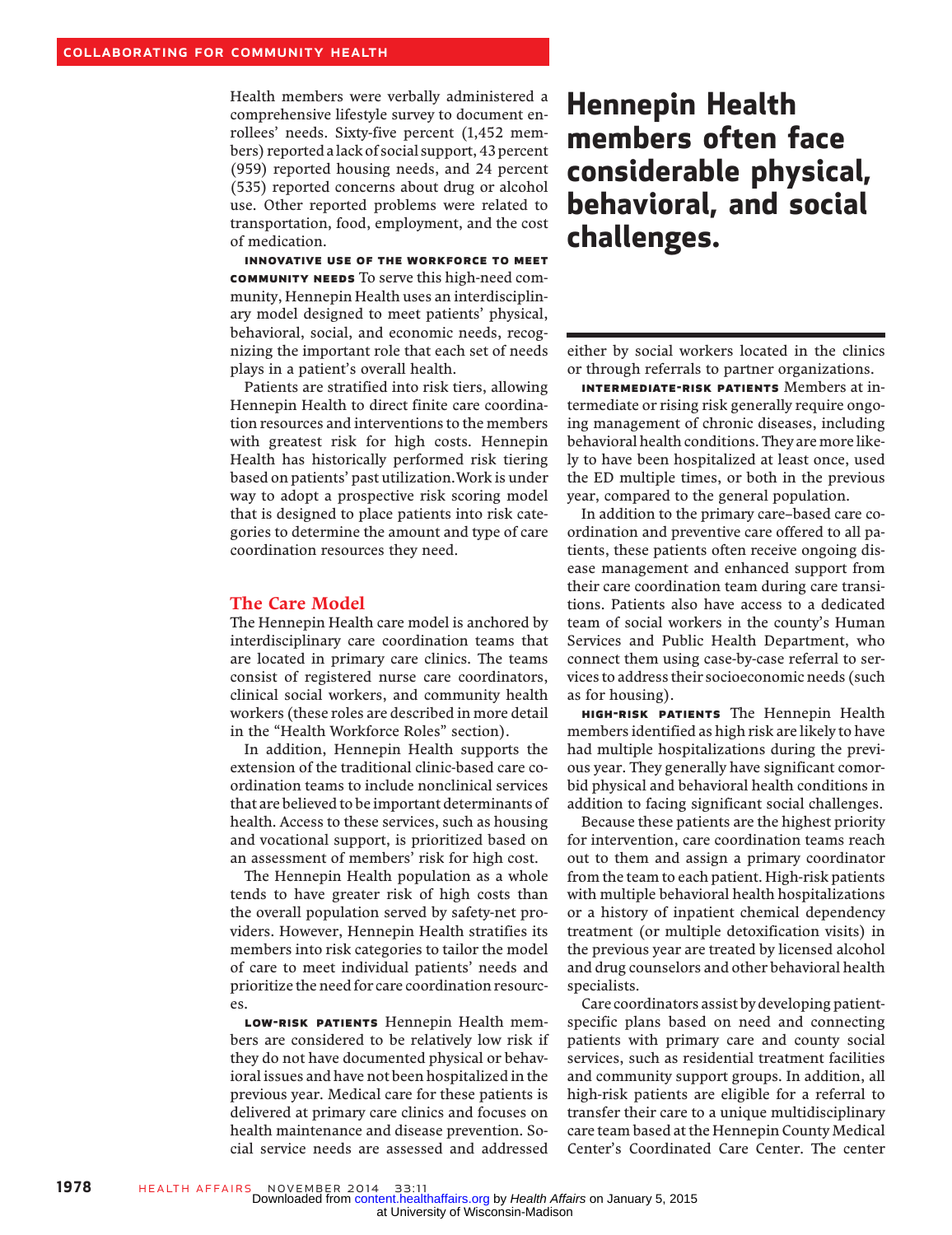functions as an "ambulatory intensive care unit" for patients who might otherwise require frequent hospitalization.<sup>15</sup>

Each team at the Coordinated Care Center serves approximately 125 patients and includes a half-time physician, an advanced practice provider (that is, a nurse practitioner or a physician assistant), a care coordinator, a social worker, and a psychologist. Additionally, pharmacists, licensed chemical dependency counselors, and a part-time addiction psychiatrist support the work of the teams. Two teams are currently in place at the Coordinated Care Center. Funding is in place to double the number of teams in 2014, and staffing of the new teams has begun.

Exhibit 1 illustrates the health workforce roles designed to meet the needs of the Hennepin Health patient community. Most staff who treat Hennepin Health members are hired by the partners out of their own operating budgets. Thus, the staff are not dedicated exclusively to Hennepin Health members. However, some—for example, community health workers based at sites such as the county's mental health center and correctional facility—are funded exclusively by Hennepin Health reinvestment funds.

One of the central problems that ACOs seek to address is the fragmentation of care—that is, when care is provided by multiple people in different settings with limited communication or coordination.<sup>16,17</sup> Hennepin County has addressed this problem through a sizable investment in health workers, chief among them being care coordinators and community health workers.

Care Coordinators Care coordinators, most of whom are registered nurses, are embedded in the primary care clinics of Hennepin Health partners and generally serve as the primary coordi-

# Exhibit 1

Health Workforce Roles

Health Care Workers And Their Roles In Addressing Physical, Mental, And Social Issues Among Hennepin Health Members

| <b>Worker</b>                                    | <b>Role</b>                                                                                                                                                                                                                                                                                                                                             |
|--------------------------------------------------|---------------------------------------------------------------------------------------------------------------------------------------------------------------------------------------------------------------------------------------------------------------------------------------------------------------------------------------------------------|
| Care coordinator                                 | Care coordinators (generally registered nurses) are embedded in primary care clinics. They oversee care needs and<br>identify gaps in care for members with the most medically complex conditions.                                                                                                                                                      |
| Pharmacist                                       | Pharmacists fill prescriptions and perform medication reconciliation to increase patient understanding and<br>compliance and to reduce medication interactions and duplication.                                                                                                                                                                         |
| Dentist, hygienist, dental assistant             | Dental care providers are employed at NorthPoint Health and Wellness Center and Hennepin County Medical<br>Center. Coordination between the two centers allows patients to be granted same-day access and in some<br>cases to be escorted to an on-site dental clinic, saving costs and possibly removing the need for a pain medicine<br>prescription. |
| Behavioral health "in-reach" staff<br>member     | A social worker specializing in behavioral health interventions is assigned to the ED to provide "in-reach"—that is,<br>to help members with psychiatric symptoms access primary care and outpatient behavioral health services.                                                                                                                        |
| Clinical social worker                           | Clinical social workers address behavioral health needs of patients that have often been unmet. The social<br>workers are co-located with medical clinics at Hennepin County Medical Center and NorthPoint Health and<br>Wellness Center to facilitate access for patients.                                                                             |
| Community health worker                          | Community health workers reach out to and establish relationships with members to help them understand their<br>care plans, provide follow-up on missed appointments and referrals, resolve barriers to treatment, and facilitate<br>social support.                                                                                                    |
| Housing or social service navigator              | These navigators arrange preferred placement for members with medically complex conditions who are seeking<br>housing. Navigators also function as the interdisciplinary care coordination team's liaison to a variety of social<br>service needs and work directly with members in the community                                                       |
| Vocational services counselor                    | Available through a referral, these counselors work on employment goals with members who have a recent history<br>of behavioral health hospitalization or residential treatment.                                                                                                                                                                        |
| Emergency medical services (EMS)<br>staff member | Working at the front desk of a homeless shelter, EMS staff assess cases and distinguish those that can be<br>handled through an outpatient appointment or urgent care visit from those that require urgent attention.                                                                                                                                   |
| Data analytics professional                      | Health care data analysts serve as a bridge between the technical world of data and the operational world of<br>providing health care, sorting through complexities in the data, putting data together, and looking for patterns<br>to help improve the care process.                                                                                   |
|                                                  | Data architects and developers create frameworks for bringing diverse data sources together, automate the<br>integration processes, and set up tools to allow access to the data.                                                                                                                                                                       |
|                                                  | Electronic health record (EHR) analysts build the technology interfaces within the EHR to support the work flow<br>and patient care.                                                                                                                                                                                                                    |
|                                                  | Health care privacy officers work together with Hennepin Health leaders to find ways to share data to improve<br>care within the accountable care organization while complying with changing laws and regulations.                                                                                                                                      |

**source** Authors' analysis.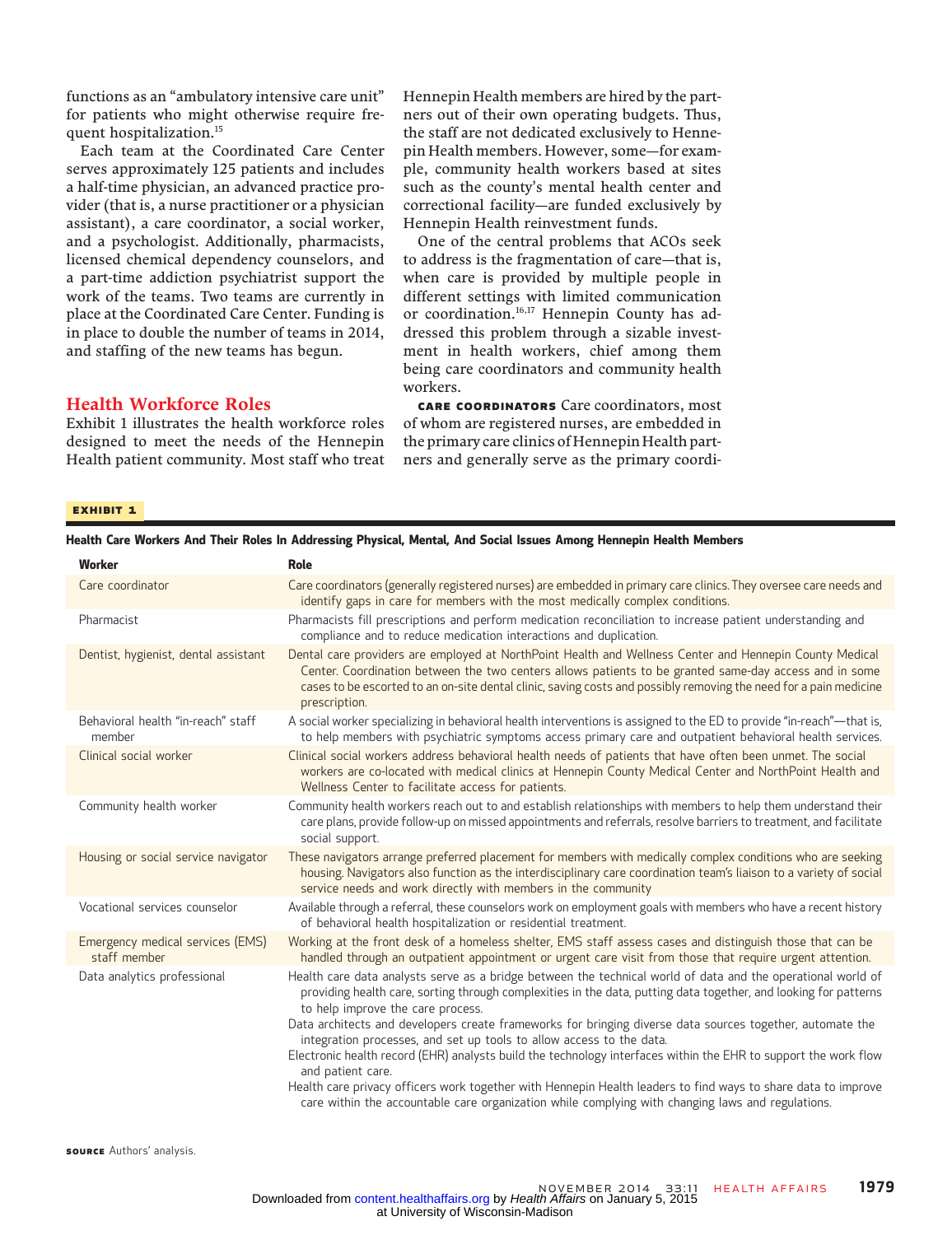nator for patients with the most medically complex conditions. These coordinators oversee patients' care plans and coordinate the work of various team members across the Hennepin Health care network. They also have access to timely information about members' Medicaid renewal deadlines, to help members maintain continuity of care and avoid patient "churn."

There are approximately forty care coordinators across the provider sites that serve Hennepin Health members. Care coordinators who serve patients in the high-risk tier are assigned a significantly smaller patient panel than those managing patients in the low-risk tier.

Community Health Workers As laypersons with special training, community health workers work with others on the care team to support patients in their navigation of the health care system and assist with patient education, goal setting, and social support. Recruited from the communities they serve, community health workers can also help translate health information for patients, using language or cultural contexts that are familiar to them.

Because of limited family and social support for adults in this population, follow-up phone calls or texts from a community health worker may be one of the few sources of social connection for patients. The flexibility of Hennepin Health's funding structure makes it possible to purchase items such as cell phone minutes, so that a patient with high psychological or social needs can connect with his or her community health worker during stressful times.

DENTAL CARE Investing in services provided by dentists and dental assistants has been an important feature of Hennepin Health. Early on, Hennepin Health leaders noticed that a large number of patients were visiting the ED for tooth pain that could be better treated at a lower cost by a dentist. Through the efforts of Hennepin Health, patients who present at the ED with tooth pain are granted same-day access to an on-site dental clinic.

Care coordinators report that being able to access dental services is a high priority for patients and is sometimes more attractive than access to a physician or behavioral health counselor. Once a patient has visited the dental clinic, the fact that it is located in the same place as providers of medical and behavioral health services makes it easy to introduce the patient to other services.

Pharmacy Services Pharmacists are included in interdisciplinary care coordination teams for high-risk patients and are located in the clinics. With access to all clinical data for each patient, including claims information, pharmacists can reach out to heavy users of the pharmacy benefit,

# Hennepin Health has had an impact on shifting care from the ED and the hospital to outpatient settings.

perform medication reconciliation to simplify medication regimens and reduce the likelihood of harmful interactions or medication duplication, educate patients, and work to increase adherence.

Recognizing the importance of medication management has helped convince leaders at Hennepin Health to adopt strategies such as delivering medications to patients at homeless shelters.

BEHAVIORAL HEALTH SERVICES Behavioral health is another integrated service that is emphasized in the Hennepin Health care model. Services such as individual counseling, support groups, and outpatient psychiatric care are available to all Hennepin Health members. Hennepin County Medical Center and NorthPoint Health and Wellness Center have developed embedded or integrated behavioral health programs that have on-site psychologists, clinical social workers, advanced practice nurses with medication management skills, or some combination of the three.

Hennepin Health is also piloting the placement in the ED of a social worker who specializes in behavioral health interventions to provide "inreach"—helping members who present with psychiatric symptoms to overcome barriers to accessing longitudinal primary care and outpatient behavioral health services. Plans are under way to add two behavioral health "peer specialists," people who have overcome behavioral health problems themselves and have been trained to support others, to engage difficult-to-reach Hennepin Health members facing similar issues.

Housing, Social, And Vocational Services Two roles specifically designed to address economic needs within the community are those of the housing or social services navigator and the vocational services counselor. Hennepin Health uses the navigators to help members connect to providers of county services that are available to them. Navigators also reach out to public offices and community organizations to preferentially secure supportive and affordable housing for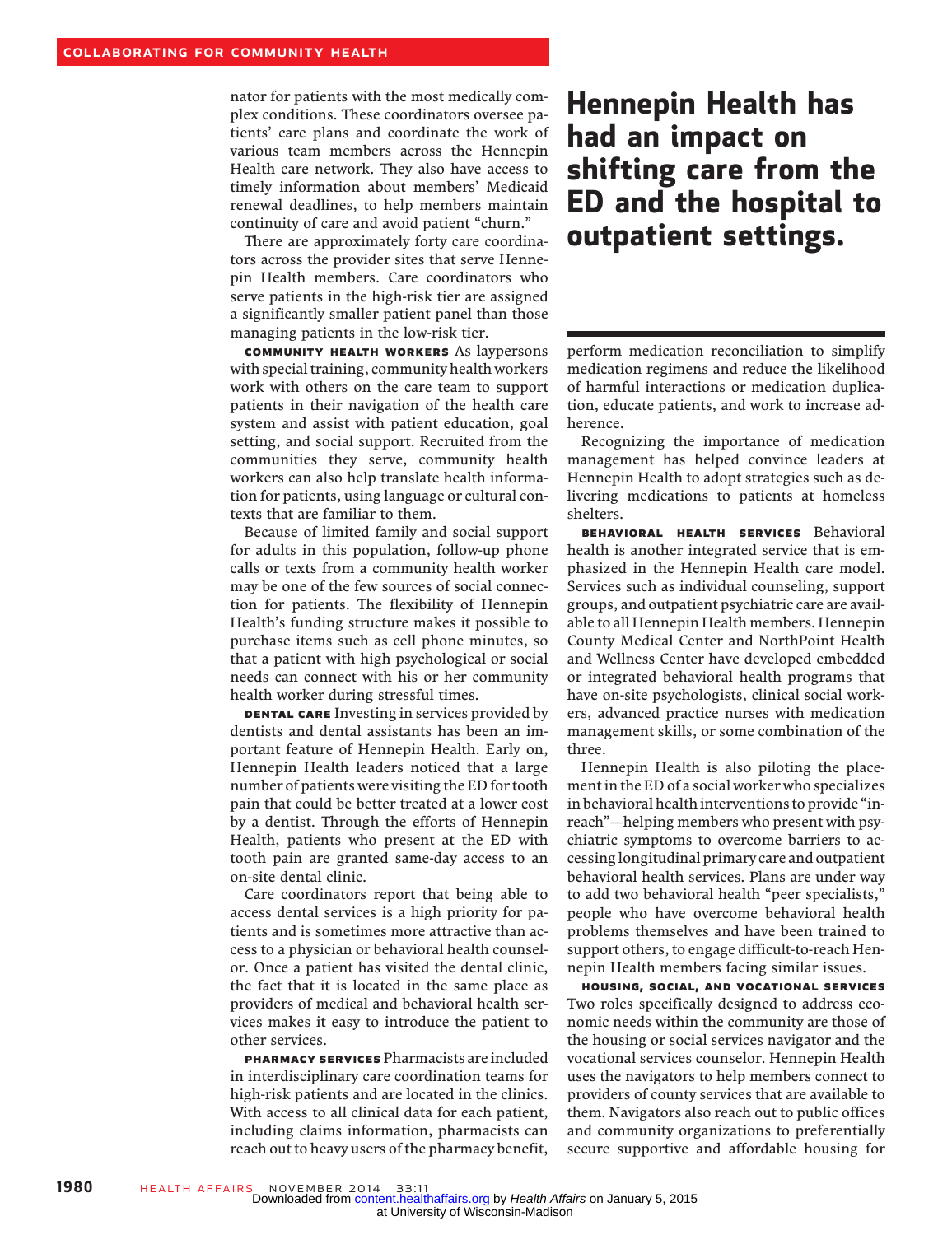Hennepin Health members across the county. Vocational services counselors support patients with a history of behavioral health needs who are interested in finding a job.

The Hennepin Health model includes these positions in recognition of the large role that socioeconomic factors (such as lack of access to stable housing, lack of healthy food, and unemployment) play in health status.

Health Information Technology Hennepin Health partners have also invested in health information technology. An early priority was ensuring consistent documentation in a unified electronic health record (EHR) shared by clinical and social service providers and Metropolitan Health Plan staff. However, integrating information about medical, behavioral, and social service interventions has been challenging.

In some cases, social service providers must use a separate electronic system to document interventions while, with the patient's permission, accessing medical and behavioral care plans in the EHR. Uncertainty about data privacy regulations has been a barrier to giving these providers access to information, even though social services data are often relevant to health care.

Drawing upon the skills of health care data analysts, data architects, data developers, and EHR analysts, Hennepin Health has created electronic "dashboards" that display patient information in a way that is tailored to the type of provider through the EHR. Hennepin Health has also built an integrated data warehouse for analytics and reporting that includes health plan claims and enrollment data, EHR data, and social service records.

## Reinvesting In The Workforce To Meet Community Needs

Hennepin Health has strategically used reinvestment funds from previous years to provide additional training; hire additional team members; and further the overall strategy of coordinating medical, behavioral, and social services for its Medicaid population, thus creating the potential for additional cost efficiencies (Exhibit 2). The State of Minnesota has a program to certify community health workers. However, those employed by providers in Hennepin Health undergo an additional six weeks of orientation and training to further familiarize them with the clinical environment and the patient population.

Hennepin Health has also provided ongoing training and development to relevant staff members, covering topics such as motivational interviewing, trauma-informed care, and care planning. Education about available resources is incorporated into care coordination training to link patients across systems.

In 2014 Hennepin County Medical Center is

#### Exhibit 2

Investment In And Examples Of Workforce-Focused Initiatives At Hennepin Health, 2012–<sup>14</sup>

| Create urgent care option in the emergency department (ED) for nonemergency patients<br>$$1.6$ million (2012)<br>Embed behavioral health clinicians in primary care<br>the shelter during the daytime and can receive treatments there<br>Deliver medications to homeless shelters to facilitate refilling prescriptions and increase adherence<br>Lay groundwork for 30-bed sobering-up center to divert chronically inebriated patients from the ED<br>$$1.1$ million (2013)<br>County Medical Center because of insecure housing<br>Contract with community providers to provide behavioral health case management for top users of the ED<br>members<br>Pilot a psychiatric consultation service in primary care<br>Contract with a community organization to provide vocational services<br>Provide a walk-in clinic at the coordinated care center for care transitions<br>$$1.3$ million (2014) | <b>Approximate investment</b> | <b>Examples of initiatives</b>                                                                                                                                                                                                                                                                                                                                     |
|--------------------------------------------------------------------------------------------------------------------------------------------------------------------------------------------------------------------------------------------------------------------------------------------------------------------------------------------------------------------------------------------------------------------------------------------------------------------------------------------------------------------------------------------------------------------------------------------------------------------------------------------------------------------------------------------------------------------------------------------------------------------------------------------------------------------------------------------------------------------------------------------------------|-------------------------------|--------------------------------------------------------------------------------------------------------------------------------------------------------------------------------------------------------------------------------------------------------------------------------------------------------------------------------------------------------------------|
|                                                                                                                                                                                                                                                                                                                                                                                                                                                                                                                                                                                                                                                                                                                                                                                                                                                                                                        |                               | Provide same-day access to dental clinic near the ED to divert from the ED patients who present with dental pain<br>Provide medication reconciliation by pharmacists and connect high-use patients to patient-centered medical homes<br>Fund nursing staff for respite beds at a homeless shelter so people at the shelter with medical needs do not have to leave |
|                                                                                                                                                                                                                                                                                                                                                                                                                                                                                                                                                                                                                                                                                                                                                                                                                                                                                                        |                               | Work with local safety-net organizations to fund interim housing for people who cannot be discharged from the Hennepin<br>Provide additional capacity at Hennepin County Medical Center's Coordinated Care Center for high-risk Hennepin Health                                                                                                                    |
| Develop and expand outreach and group visit activities at NorthPoint Health and Wellness Center<br>Add five community-based community health workers<br>primary care population                                                                                                                                                                                                                                                                                                                                                                                                                                                                                                                                                                                                                                                                                                                        |                               | Add 1.5 full-time-equivalent registered-nurse level staff to develop and implement periodic "huddles" of all members of<br>medicine clinic care teams at Hennepin County Medical Center to discuss patients to improve management of the                                                                                                                           |

source Authors' analysis. Nores The list of the initiatives is not exhaustive. Not all of those listed were completely covered by reinvested funds. The source of the funds in the three years is explained in "The Payment Model" section in the text.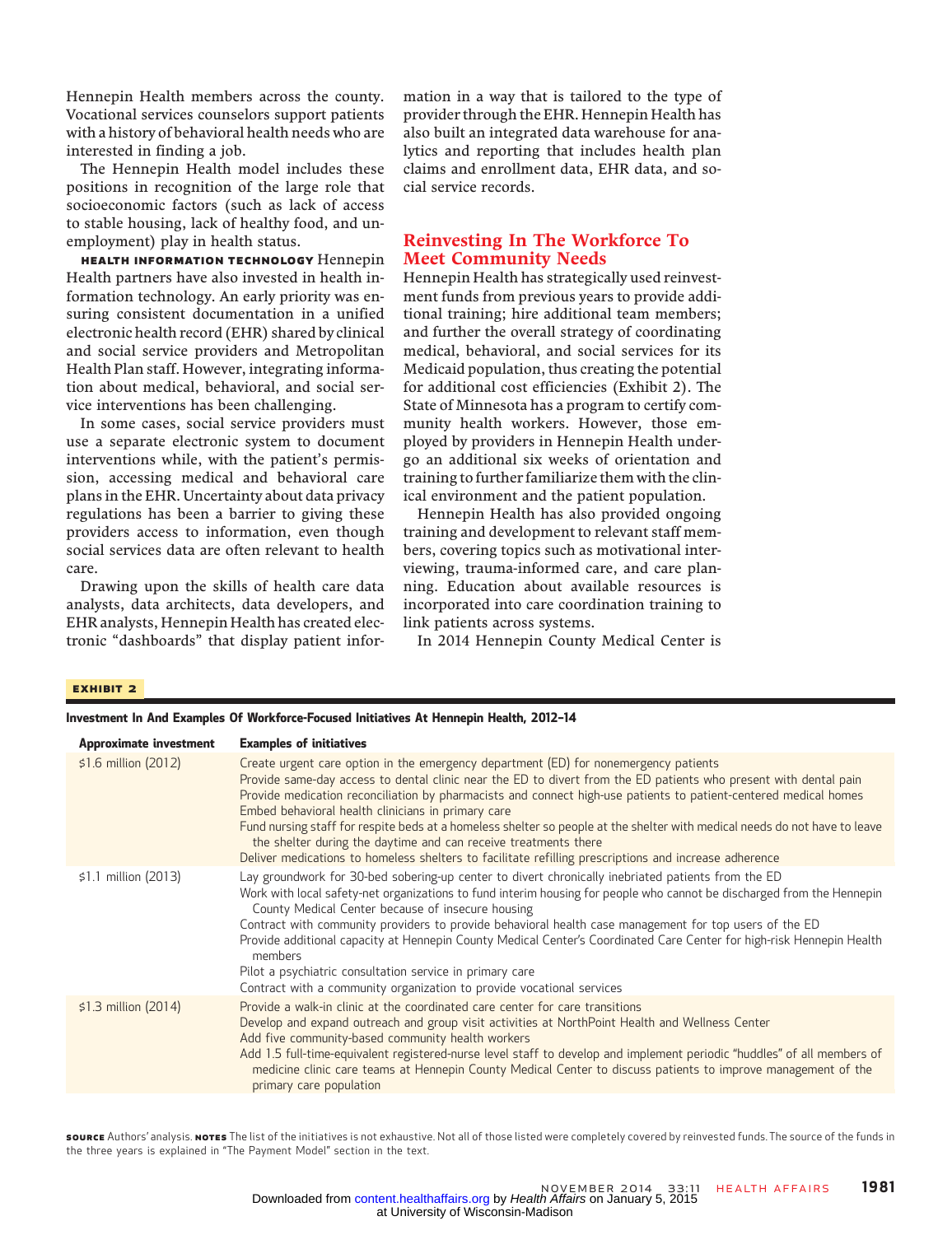using reinvestment funds to hire 1.5 full-timeequivalent staff members to facilitate team "huddles"—that is, periodic face-to-face meetings of the whole care team to discuss patients—in its medicine clinic, a change that is intended to increase care coordination. Hennepin Health also used reinvestment funds to finance five additional community health workers who will be located in various community settings outside of the clinic, as well as additional community outreach and dental staff to increase the number of Hennepin Health patients connected to care coordination by over 550.

NorthPoint Health and Wellness Center has also increased the length of primary care visits (from twenty to forty minutes) and created a care coordination team that works with providers to facilitate immediate access to preventive care and to increase return visits. Group visits have also been created to help new Hennepin Health patients learn about NorthPoint's process for initiating primary care, behavioral health, dental, and social services. The group visits use providers' time efficiently, offering providers the opportunity to see up to sixteen patients simultaneously.

## Patient Outcomes

In an effort to measure program effectiveness, Hennepin Health has collected observational data that summarize monthly rates of health care use by enrollees since the program began. These results are preliminary. Nonetheless, they suggest that Hennepin Health has had an impact on shifting care from the ED and the hospital to outpatient settings.

In a comparison of data for 2012 (the first year of Hennepin Health) and 2013, the organization's leaders found a decrease in ED visits of 9.1 percent, from 120 to 109 per 1,000 member months.<sup>18</sup> This is likely due in part to the creation of an urgent care center adjacent to the ED, which patients could access for nonemergency care.

There was a corresponding increase in outpatient visits of 3.3 percent during the same time period, from 299 to 309 per 1,000 member months. During the same period hospitalizations remained stable, at approximately 16 per 1,000 member months.19

Improvements in the quality of care for patients with chronic conditions are supported by observational data as well. The percentage of patients receiving optimal diabetes care $20$  increased from 8.6 percent in the second half of 2012 to 10 percent in the second half of 2013. The percentage of patients receiving optimal vascular care<sup>21</sup> increased from 25.0 percent to 36.1 percent in the same period. And the percentage of patients receiving optimal asthma  $care<sup>22</sup>$  increased from 10.6 percent in the last five months of 2012 to 13.8 percent in the last five months of 2013.

Hennepin Health has also achieved a high patient satisfaction rating: 87 percent of members report that they are satisfied with their care.

## **Discussion**

The case of Hennepin Health demonstrates that it is possible to improve health and continue to reduce the total cost of care for a high-risk population by addressing a wide range of community needs through improved coordination of medical, behavioral, and social services. The program has attracted attention, and housing developers, public works agencies, community nonprofit organizations, and public health agencies, among others, have sought to become involved with Hennepin Health as a way to secure resources for it and help achieve its outcome goals.

Other communities serving an expanding or existing Medicaid population may learn from this model, which does not rely on any unique federal waivers or require specific authority beyond relatively traditional Medicaid managed care contracting, and which is not formally limited to a defined demonstration period.

Investing In The Workforce It is important to keep in mind that Hennepin Health required a sizable workforce investment to serve a relatively small population. Some primary care physicians at Hennepin Health who devote half their time to serving patients with complex needs have panels of 125 patients, with a team of other providers supporting them.

Hennepin Health is still working out optimal staffing ratios. However, its success in coordinating services across payers and county providers deserves note. Investing in the health care workforce has led to improvements in patient health and decreased ED visits in each of the first two years, while continuing to lower the total cost of care each year and generating significant reinvestment funds. There were initial concerns that increases in spending on social services would erase the savings in health care costs. Based on careful monitoring of those expenditures, that does not appear to have been the case.

Flexible Funding Because the Hennepin Health model integrates physical (including dental), behavioral, and social services into a holistic model of care, it addresses a wider range of needs than traditional care models do. The state Medicaid program limits what services for beneficiaries are reimbursable under traditional fee-for-service payment models. However,

# 87%

**Satisfied** 

Hennepin Health has achieved a high patient satisfaction rating: 87 percent of members report being satisfied with their care.

at University of Wisconsin-Madison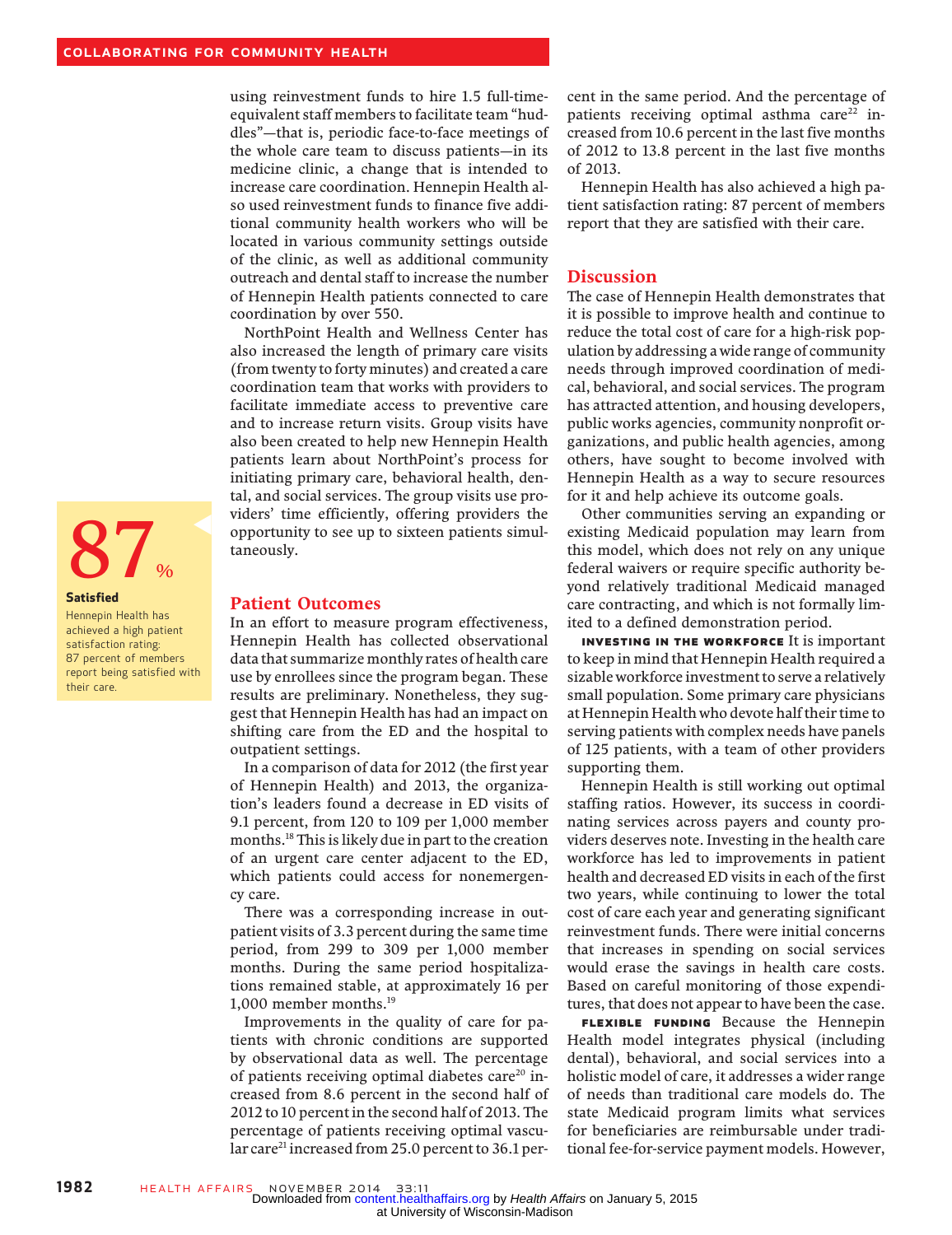capitation allows greater flexibility in the use of funds, including applying them to future system improvements to benefit the population and further reduce utilization costs.

Providing prospective payments allowed Hennepin Health to make early investments in staffing and care coordination that generated further funds to be reinvested each year, primarily to better address social determinants of health. Prospective funds that the partners received initially were deducted from their reinvestment amounts at the end of the year. Funds left over at the end of the first year were used in part to reimburse the partners for the time their staff spent attending planning meetings.

Coordination Hennepin Health has also pursued coordination with other county and community entities such as homeless shelters, the Minneapolis Public Housing Authority, the Hennepin County Department of Community Corrections, and the Hennepin County Sheriff's Office. This illustrates the potential for multiple sectors involved in the care of complex individuals to work toward the shared goals of reduced public expenditures and improved outcomes.

Leadership Also important to note is the leadership required to develop and maintain the partnership. By playing the role of both convener and participant, the Hennepin County Human Services and Public Health Department had a unique perspective, contributing insights into how parties in the county could better cooperate and align their interests to take advantage of resources.

For example, early conversations helped participants realize that financial losses to the hospital resulting from directing patients with tooth pain away from the ED and other efforts to reduce the unnecessary use of acute care could be recouped in Hennepin Health's shared-savings model.

Remaining Challenges Despite its numerous successes to date, Hennepin Health still faces major challenges.

▸DESIRE TO OFFER SERVICES TO ALL PA-TIENTS: Providers are often uncomfortable with having specialized support services available for Hennepin Health patients that they cannot offer to other patients (providers in other ACOs have similar concerns).

For this reason, Hennepin Health's leaders have presented the ACO internally as a demonstration project with a goal of proving the merit of the concept, so that ultimately the same level of care can be extended to more patients. This reassures providers that the underlying goal is not to divide patients into groups but to deliver better care to more patients.

▸NEED FOR CONSISTENT DOCUMENTATION:

Another challenge has arisen in getting all providers to consistently document Hennepin Health member information in the EHR. With multiple spaces available to record information, items such as a patient's risk level may end up in the clinical notes instead of in the slots designated for them, which makes the automatic retrieval of data difficult.

▸DESIRE FOR MORE COLLABORATION: In addition, Hennepin Health has expressed interest in more collaboration with outside providers and payers. However, some of them have been reluctant to share their data or even best practices, continuing to view other players in the health market as competitors instead of potential partners.

▸MEDICAID PROGRAM CHALLENGES: A final challenge involves Medicaid. The increasing popularity of risk-based payment models administered by the federal government and private insurers alike—including ACOs, bundled payments, and Medicare Advantage plans—is evidence that provider groups are increasingly experimenting with alternative models of payment and care delivery. However, Medicaid is often absent from these value-based purchasing incentives, which leaves state and local actors to redesign care in the absence of a uniform federal model.

Limitations It is important to note some limitations of our data. Given the small number of enrollees in Hennepin Health's first year, the numbers of people who received particular interventions were relatively small. Combined with changing denominators because of new enrollees, this could make comparisons over time difficult. The findings we have reported here should therefore be viewed as preliminary.

Hennepin Health is involved in a formal program evaluation that uses a comparable population not exposed to the care model as a control group. This evaluation will ultimately yield additional findings.

## Conclusion

The case of Hennepin Health is an example of what is possible under capitated models, allowing payment for care coordination and other services that fall outside the realm of traditional fee-for-service health care. Hennepin Health was created specifically for a population of new Medicaid beneficiaries with high medical and social service needs. However, many of the strategies that it has employed could work for established providers and Medicaid service populations.

Hennepin Health demonstrates the potential for counties, states, and safety-net providers to

NOVEMBER 2014 33:11 HEALTH AFFAIRS 1983<br>Downloaded from [content.healthaffairs.org](http://content.healthaffairs.org/) by *Health Affairs* on January 5, 2015 at University of Wisconsin-Madison